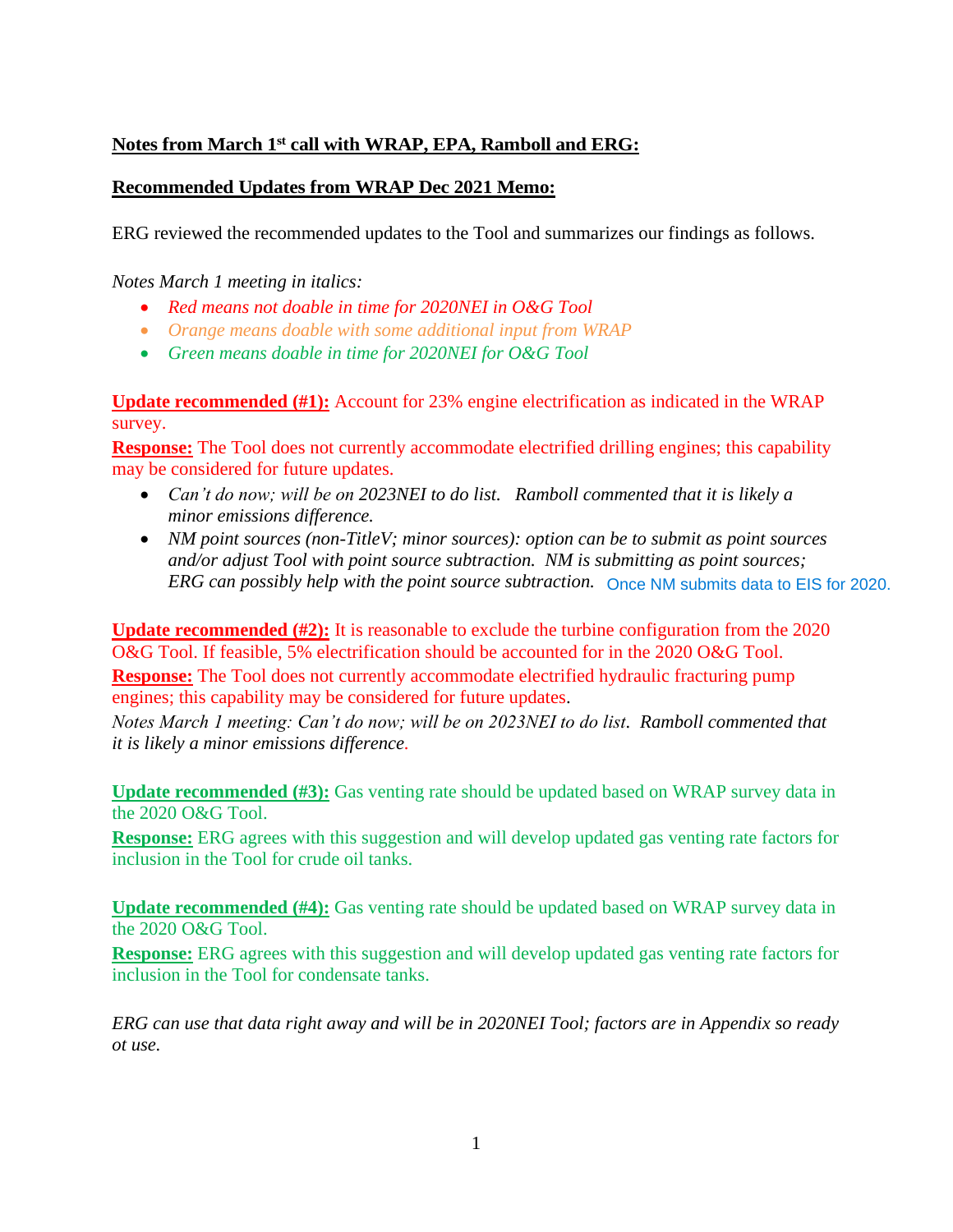**Update recommended (#5):** For basins where horizontal and vertical survey inputs are available, we recommend estimating weighted average input factors based on the oil production by spud type.

**Response:** ERG agrees with this suggestion. However, production data by spud type is not presented in Table A5, please propose weighted average input factors based on the oil production by spud type if that data is available elsewhere.

*Ramboll: Data has not been published yet; different factor for each basin possibly could be generated if data was available. Ramboll may need to re-examine the data. Oil production by spud type and by basin. ERG suggested put on lower priority list. ERG will revisit this later and get back to WRAP/Ramboll on exact action item. Ramboll said generally will mean minor emissions changes.*

**Update recommended (#6):** Update 2020 O&G Tool based on WRAP survey estimates of leanburn and rich-burn engine fractions.

**Response:** The Tool does not currently differentiate between lean-burn and rich-burn artificial lift engines; this capability may be considered for future updates

*Tom: Lean burn engines are more common. How might we be able to do something for this? Impacts on rulemaking! ERG: Basin factors can be used in Tool. Ramboll: Ratios are available in documentation. ERG will look in documentation for these factors and ask questions if necessary.*

**Update recommended (#7):** Revise 2020 O&G Tool emission rates to be consistent with 99% of engines meeting NSPS JJJJ for the Permian (NM) basin. from Ramboll<br>evise 2020 O&G Tool emission rates to be consistent with 9<br>for the Permian (NM) basin.<br>is comment. Please suggest proposed emission factors to use<br>mian Basin. WRAP/Ramboll will follow-up with ERG and Jeff.

**Response:** ERG agrees with this comment. Please suggest proposed emission factors to use for artificial lift engines in the Permian Basin. WRAP/Ramboll will follow-up with ERG and Jeff.

*ERG: Looking for technical direction here for engine profiles in each basin. Ramboll: fractions are in baseline for Lean and Rich-burn engines. Maybe that is not enough info. Alternatively, Ramboll can do so more digging to see what can pulled out and generated. Ramboll/WRAP will look into this and get back to EPA/ERG.*

**Update recommended (#8):** Revise venting and flaring volume inputs consistent with WRAP study Section 2.3.21: Combined volume of gas flared and vented: EIA publishes combined gas flared and vented volume estimates for each year, including 2020, for North Dakota and Montana. The Tool input factors should be adjusted so that venting and flaring volumes are consistent with EIA estimates. Vented and flared split. Apply the 2011 Williston Basin emission inventory estimate of 99.7% flared and 0.3% vented.

**Response:** ERG agrees with this comment and will use the suggested EIA data to develop statespecific flared and vented volume inputs and will update the Williston Basin flared and vented factors as proposed.

**Update recommended (#9):** Revise the toluene to volatile organic compound (VOC) weight fractions in Column AR.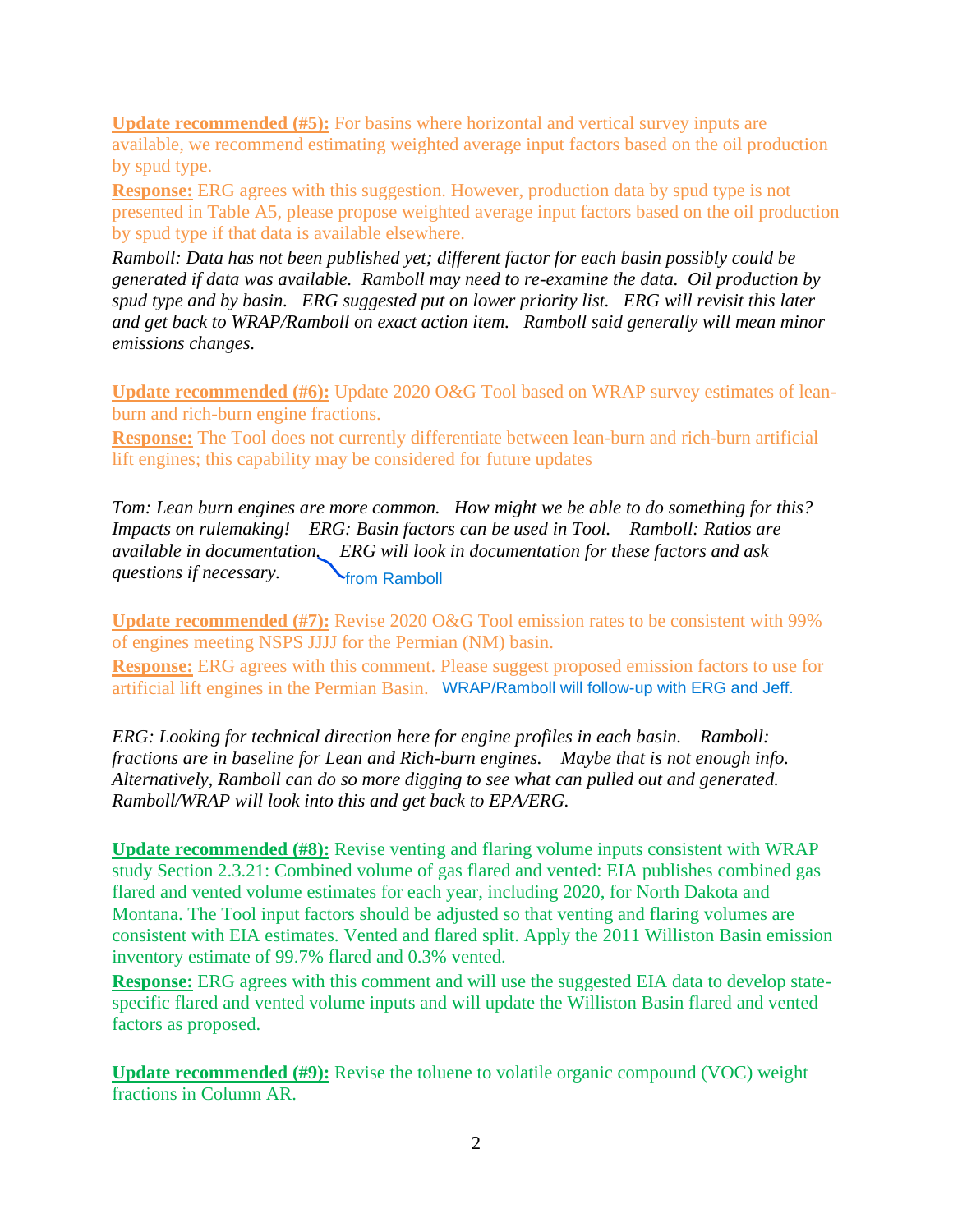**Response:** (Note: WRAP updated this comment to refer to Column AF of Attachment B of ERG's November 2021 analysis memo.) Attachment B of ERG's November 2021 analysis memo erroneously included the data for text field "2020 NEI Tool REF\_ACT\_OIL\_WT\_FRACTION\_TOLUENE\_VOC" under column AF "2020 NEI Tool ACT\_OIL\_WT\_FRACTION\_TOLUENE\_VOC". ERG will update Attachment B to include the correct value for this field as documented in Attachment A of the November 2021 analysis memo. The data in the Tool for this field is correct and no update to the Tool is required.

**Update recommended (#10):** Revise the gas composition data for all applicable sources in this basin based on the WRAP OGWG gas composition for this basin.

**Response:** The gas composition data for the Central Montana Uplift does not include the full speciation data required to prepared updated Tool input data. Specifically, no benzene, toluene, ethylbenzene, or xylene (BTEX) data is provided.

• *Ramboll: Do not have information to do this.*

**Update recommended (#11):** Account for 23% engine electrification as indicated in the WRAP survey.

**Response:** The Tool does not currently accommodate electrified drilling engines; this capability may be considered for future updates. Will put on list of 2023 NEI / Tool improvements to be reviewed and prioritized by NOGEC.

**Update recommended (#12):** It is recommended that electrified activity fractions available from the WRAP OGWG survey be accounted for in 2020 O&G Tool emissions calculations. **Response:** The Tool does not currently accommodate electrified hydraulic fracturing pump engines; this capability may be considered for future updates. Will put on list of 2023 NEI / Tool improvements to be reviewed and prioritized by NOGEC.

**Update recommended (#13):** Revise emission factor to be consistent with the fraction of engines meeting NSPS JJJJ as indicated in WRAP OGWG survey results. **Response:** ERG agrees with this comment. Please suggest proposed emission factors to use for artificial lift engines in the Permian Basin.

• *Ramboll: will do more digging; only for Permian Basin.* What should the general *assumption (default) for the tool for basins where data is not available?* Can this be discussed in the near future at NOGEC?.

## **Update recommended (#14):** Review and confirm 2020 O&G Tool calculations.

**Response:** ERG has reviewed this issue and identified an error in the Tool algorithm regarding the number of gas wells served per single lateral compressor engines related to the separate factors which should be used for coal-bed methane wells and gas wells. This error impacts estimated emissions for Montana and Wyoming and will be corrected in V1.2 of the Tool. Note that the variable "Fraction of natural gas wells in the county needing compression" is not needed to estimate emissions from lateral compressor engines. Refer to Equations 37 and 38 of Section 3.12 of the Tool report for more information.  $<sup>1</sup>$ </sup>